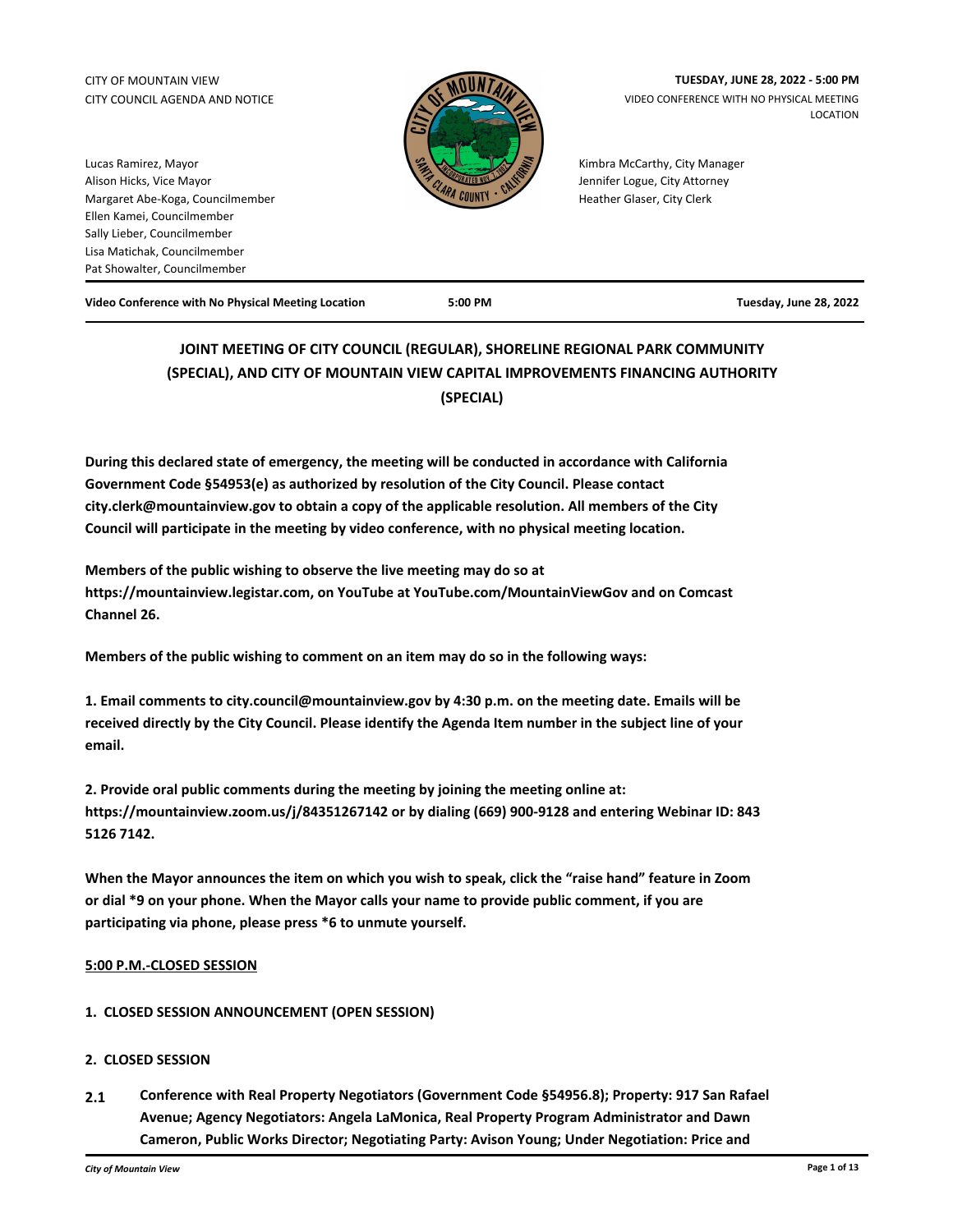**[Terms of Purchase](http://mountainview.legistar.com/gateway.aspx?m=l&id=6551)**

- **2.2 [Conference with Legal Counsel Existing Litigation \(Government Code §54956.9\(d\)\(1\)\); Name of case:](http://mountainview.legistar.com/gateway.aspx?m=l&id=6650)  Celerina Navarro, Janet Stevens, Armando Covarrubias, Evelyn Estrada, Gabriel Rangel Jaime, Alma Aldaco, and all others similarly situated v. City of Mountain View, United States District Court, Northern District of California, San Jose Division, Case No. 5:21-cv-05381-NC**
- **2.3 [1. Public Employee Performance Evaluation \(California Government Code 54957\(b\)\(1\) Title: Council](http://mountainview.legistar.com/gateway.aspx?m=l&id=6649)  Appointees: City Attorney, City Clerk, and City Manager**

**2. Conference with Labor Negotiators (California Government Code 54957.6(a)) - Agency Designated Representative: Vice Mayor Hicks: Unrepresented Employees: City Attorney, City Clerk and City Manager**

### **6:30 P.M.-REGULAR SESSION**

### **1. CALL TO ORDER/PLEDGE OF ALLEGIANCE**

**2. ROLL CALL**

### **3. PRESENTATIONS**

These are presentations only. The City Council will not take any action.

### **3.1 [The 50th Anniversary of the Passage of Title IX of the Education Amendments of 1972 Proclamation](http://mountainview.legistar.com/gateway.aspx?m=l&id=6588)**

**3.2 [Park and Recreation Month Proclamation](http://mountainview.legistar.com/gateway.aspx?m=l&id=6344)**

### **4. CONSENT CALENDAR**

These items will be approved by one motion unless any member of the Council or audience wishes to remove an item for discussion. The reading of the full text of ordinances and resolutions will be waived unless a Councilmember requests otherwise.

### **4.1 [Approve Minutes](http://mountainview.legistar.com/gateway.aspx?m=l&id=6652)**

Recommendation(s): Acting as the City Council, Board of Directors of the Shoreline Regional Park Community and the Board of Directors of the Mountain View Capital Improvements Financing Authority, approve the meeting minutes of May 24, 2022 and June 14, 2022.

Attachment(s): **[05-24-22 Council and Shoreline Minutes](http://mountainview.legistar.com/gateway.aspx?M=F&ID=4f9b5d8f-46bf-438d-94ea-42a767c65702.pdf)** [06-14-22 Council and Shoreline Minutes](http://mountainview.legistar.com/gateway.aspx?M=F&ID=66f6b7d4-a529-4a53-8bf5-60eb505e0044.pdf) [06-14-22 MVCIFA Minutes](http://mountainview.legistar.com/gateway.aspx?M=F&ID=9016e35d-dc2f-4e59-ab10-a2816f48ecae.pdf)

### **4.2 [Adopt an Ordinance to Amend Campaign Finance Regulations \(Second Reading\)](http://mountainview.legistar.com/gateway.aspx?m=l&id=6526)**

Recommendation(s): Adopt an Ordinance of the City of Mountain View Amending Chapter 2, Article XII, of the Mountain View City Code Relating to Campaign Finance, to be read in title only, further reading waived (Attachment 1 to the Council report). (First reading: 6-0; Kamei absent)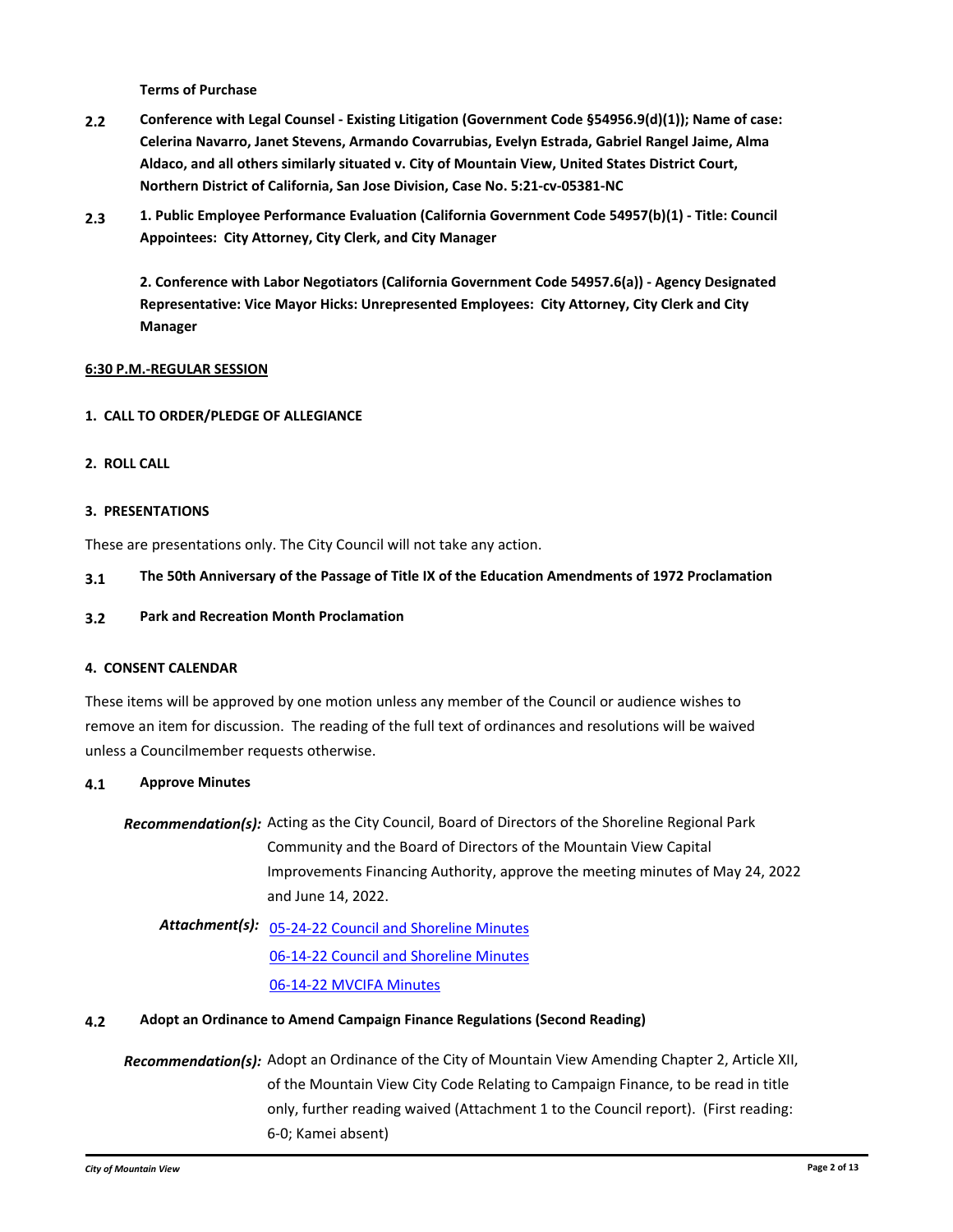# Attachment(s): <u>[Council Report](http://mountainview.legistar.com/gateway.aspx?M=F&ID=b2cdd497-c26a-46b8-9d2a-68693ab98349.pdf)</u>

#### [ATT 1 - Ordinance](http://mountainview.legistar.com/gateway.aspx?M=F&ID=5b50c9f0-3dca-49e7-a978-f510cf8d7616.pdf)

#### **4.3 [AB 361 Resolution to Continue Remote Public Meetings During State of Emergency](http://mountainview.legistar.com/gateway.aspx?m=l&id=6459)**

Recommendation(s): Adopt a Resolution of the City Council of the City of Mountain View Authorizing and Continuing Virtual Meetings of City Council, Committees, Boards, and Commissions Pursuant to AB 361 and Making Required Findings, to be read in title only, further reading waived (Attachment 1 to the Council report).

# Attachment(s): <u>[Council Report](http://mountainview.legistar.com/gateway.aspx?M=F&ID=5e2c3330-cf40-4beb-8609-3eed1900db64.pdf)</u>

### [ATT 1 - Resolution](http://mountainview.legistar.com/gateway.aspx?M=F&ID=5ba83bc3-3da0-4269-89e3-e2408bc02656.pdf)

# **4.4 [Resolution of Intent to Establish Pedestrian Malls on Castro Street Between West Evelyn Avenue](http://mountainview.legistar.com/gateway.aspx?m=l&id=6369)  and California Street, and Report on Design Competitions**

Recommendation(s): 1. Adopt a Resolution of Intent of the City Council of the City of Mountain View to Establish Pedestrian Malls on Castro Street Between West Evelyn Avenue (East Leg) and Villa Street, Villa Street and Dana Street, and Dana Street and California Street, to be read in title only, further reading waived (Attachment 1 to the Council report).

> 2. Receive a report on design competition options for the Mountain View Transit Center.

# Attachment(s): <u>[Council Report](http://mountainview.legistar.com/gateway.aspx?M=F&ID=482de92c-087e-443b-adb8-78d462740fef.pdf)</u>

[ATT 1 - Resolution of Intent to Establish Pedestrian Mall](http://mountainview.legistar.com/gateway.aspx?M=F&ID=729fef28-ad9e-44fd-9244-dfb1ee7cf149.pdf) [ATT 2 - Design Competition Memo](http://mountainview.legistar.com/gateway.aspx?M=F&ID=3bb254a8-9ace-4801-ba6c-6b8d70201fcf.pdf)

### **4.5 [Notice of Intention to Vacate Public Easements at 870 East El Camino Real](http://mountainview.legistar.com/gateway.aspx?m=l&id=6480)**

Recommendation(s): Adopt a Resolution of Intention of the City Council of the City of Mountain View to Vacate Public Easements at 870 East El Camino Real, to be read in title only, further reading waived (Attachment 1 to the Council report), and set a date for a public hearing to consider the vacation for September 13, 2022.

# Attachment(s): <u>[Council Report](http://mountainview.legistar.com/gateway.aspx?M=F&ID=64da7010-8f7b-4ae9-883f-7dab8130b11d.pdf)</u>

### [ATT 1 - Resolution](http://mountainview.legistar.com/gateway.aspx?M=F&ID=e27c65a1-718c-4b1b-a959-d3e45f7a3116.pdf)

### **4.6 [Recommended Fiscal Year 2022-23 Capital Improvement Program](http://mountainview.legistar.com/gateway.aspx?m=l&id=6498)**

Recommendation(s): Adopt the Recommended Fiscal Year 2022-23 Capital Improvement Program by taking the following actions:

> 1. Adopt a Resolution of the City Council of the City of Mountain View Adopting the Recommended Fiscal Year 2022-23 Capital Improvement Program, Including All Amendments to Existing Projects, Excluding the Shoreline Regional Park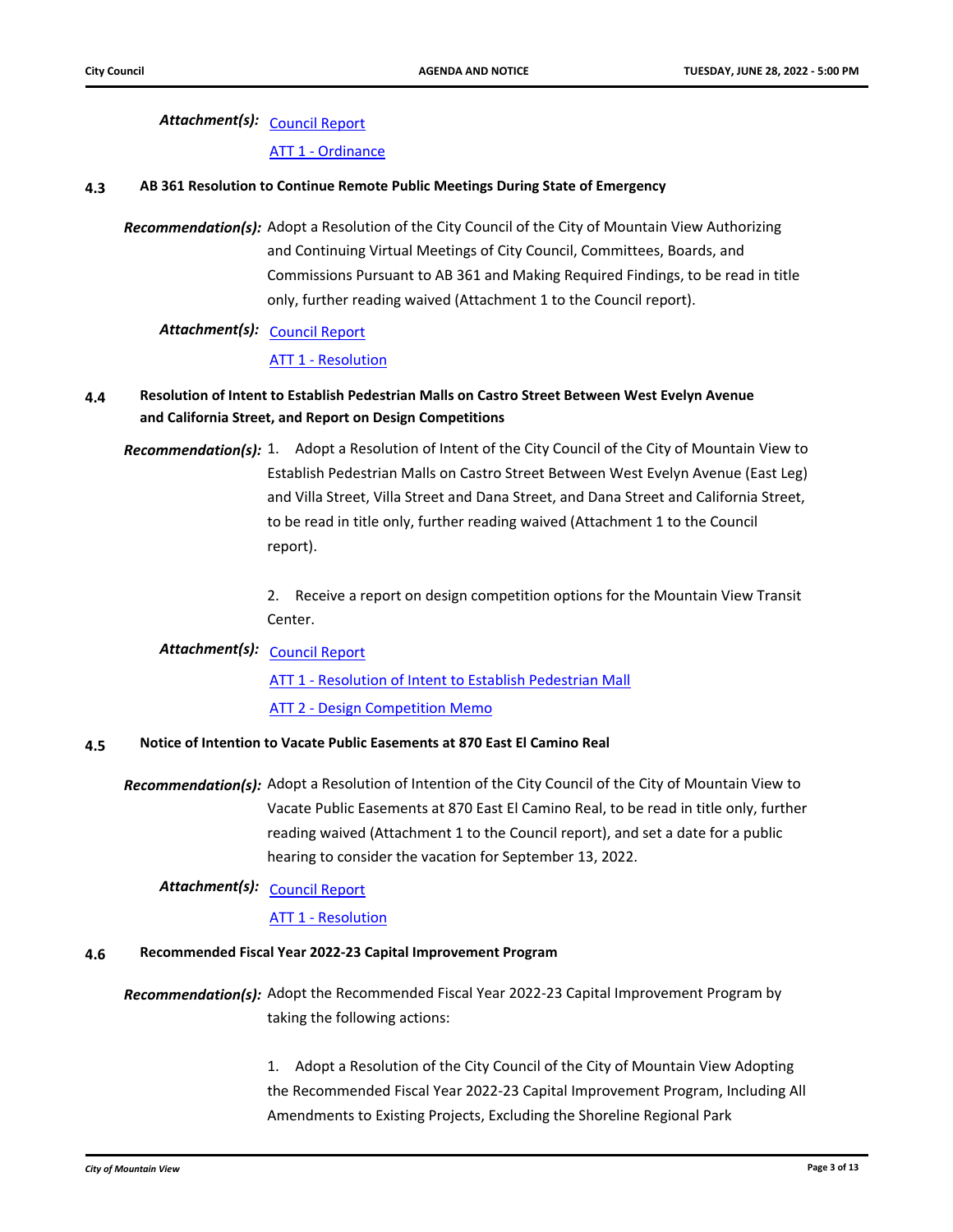Community, to be read in title only, further reading waived (Attachment 1 to the Council report).

2. Adopt a Resolution of the Shoreline Regional Park Community of the City of Mountain View Adopting the Recommended Fiscal Year 2022-23 Capital Improvement Program for the Shoreline Regional Park Community, Including Amendments to Existing Projects, to be read in title only, further reading waived (Attachment 2 to the Council report).

# Attachment(s): <u>[Council Report](http://mountainview.legistar.com/gateway.aspx?M=F&ID=6180b026-32d7-448e-8012-d8144f5e92fc.pdf)</u>

[ATT 1 - Resolution of the City Council](http://mountainview.legistar.com/gateway.aspx?M=F&ID=b2424db6-5c10-4d55-acd0-2e29572d0507.pdf)

[ATT 2 - Resolution of the Shoreline Regional Park Community](http://mountainview.legistar.com/gateway.aspx?M=F&ID=0d97ffe0-ef9e-40ce-a8d5-400420afff64.pdf)

[ATT 3 - Recommended Fiscal Year 2022-23 Capital Improvement Program](http://mountainview.legistar.com/gateway.aspx?M=F&ID=365e131c-0b35-468d-b03c-647f3440beea.pdf)

### **4.7 [Appoint Performing Arts Committee Member](http://mountainview.legistar.com/gateway.aspx?m=l&id=6641)**

Recommendation(s): Adopt a Resolution of the City Council of the City of Mountain View Appointing Yao Yao to the Performing Arts Committee.

# Attachment(s): <u>[Council Report](http://mountainview.legistar.com/gateway.aspx?M=F&ID=d6af1d90-cfaa-4dc4-abdc-a226ddca39f2.pdf)</u>

[ATT 1 - Resolution](http://mountainview.legistar.com/gateway.aspx?M=F&ID=bf5a3111-f380-4309-9828-4293d859f5a9.pdf)

#### **4.8 [Engineering Services Contract with Telstar Instruments, Inc.](http://mountainview.legistar.com/gateway.aspx?m=l&id=6429)**

Recommendation(s): Authorize the City Manager or designee to execute an engineering services contract with Telstar Instruments, Inc., for a not-to-exceed amount of \$290,000 for the period of July 1, 2022 through June 30, 2023.

Attachment(s): [Council Report](http://mountainview.legistar.com/gateway.aspx?M=F&ID=a84c613d-329a-43a6-98c2-4f0f436c9a11.pdf)

# **4.9 [Stierlin Road Bicycle and Pedestrian Improvements, Project 17-41- Approve Plans and Specifications,](http://mountainview.legistar.com/gateway.aspx?m=l&id=6500)  and Authorize Bidding**

Recommendation(s): 1. Approve plans and specifications for Stierlin Road Bicycle and Pedestrian Improvements, Project 17-41, and authorize staff to advertise the project for bids.

> 2. Authorize the City Manager or designee to award the construction contract to the lowest responsible bidder if the bid is within the project budget.

# Attachment(s): [Council Report](http://mountainview.legistar.com/gateway.aspx?M=F&ID=33144264-5dba-4957-a1ed-907c012ac8ac.pdf)

# **4.10 [HVAC Replacement at Fire Station No. 1 and City Hall/CPA, Projects 20-18 and 20-54-Accept](http://mountainview.legistar.com/gateway.aspx?m=l&id=6504)  Construction and Associated Administrative Actions**

Recommendation(s): 1. Transfer and appropriate \$40,000 from Planned and Emergency Facilities Projects-Fire Station No. 1 HVAC Replacement, Project 20-18, to Civic Center Infrastructure, Phase 1-City Hall/CPA HVAC Replacement, Project 20-54. (Five votes required)

*City of Mountain View* **Page 4 of 13**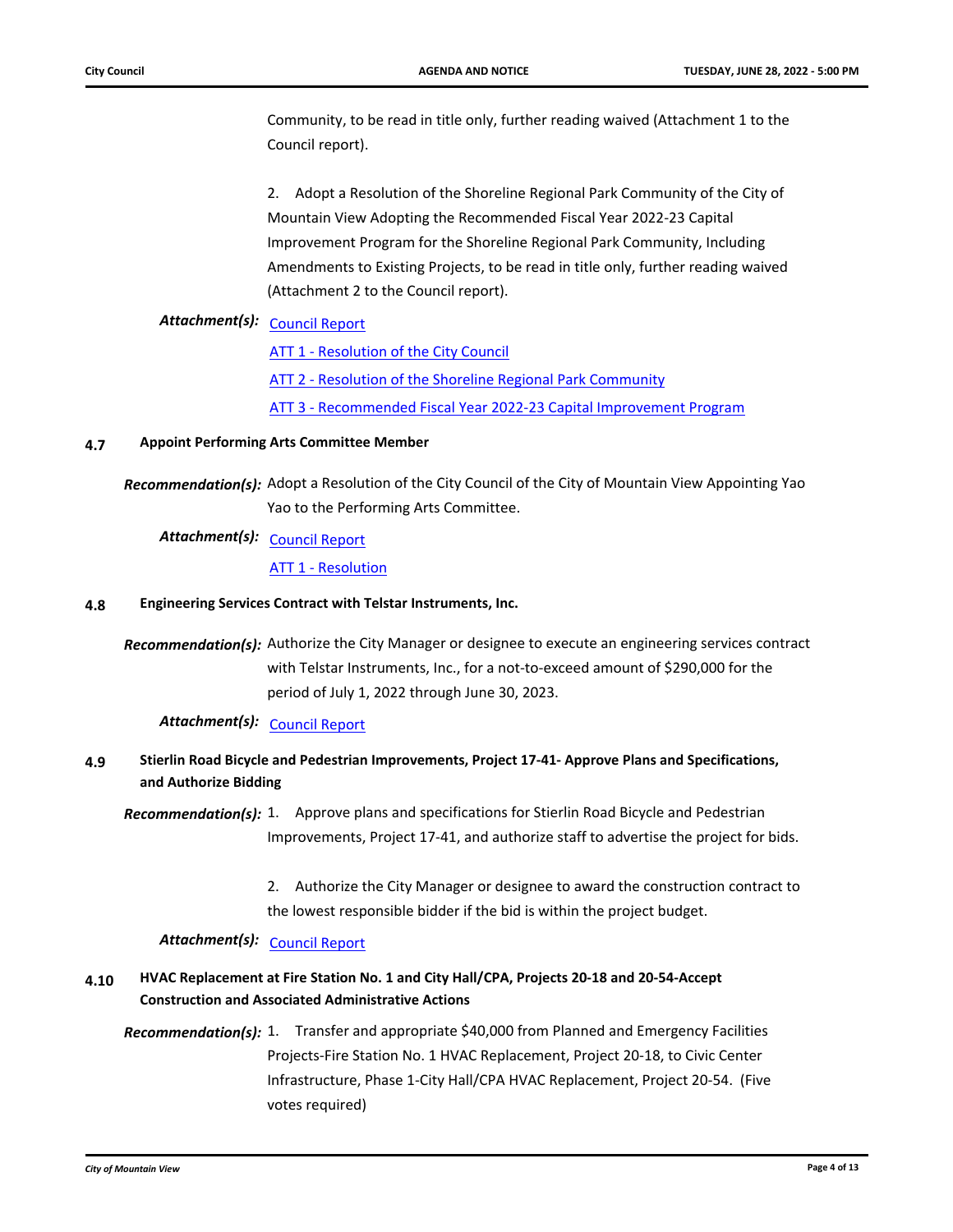2. Authorize the City Manager or designee to amend the construction contract with Syserco Energy Solutions, Inc., to decrease the construction contingency budget for Fire Station No. 1, Project 20-18, by \$40,000 and increase the construction contingency budget for City Hall/CPA, Project 20-54, by \$40,000.

3. Accept Fire Station No. 1 HVAC Replacement, Project 20-18, and City Hall/CPA HVAC Replacement, Project 20-54, and authorize final contract payment.

# Attachment(s): [Council Report](http://mountainview.legistar.com/gateway.aspx?M=F&ID=f18b0661-cafa-46a3-913f-acef2be2af01.pdf)

## **4.11 [Street Resurfacing and Slurry Seal Program \(Leong Drive and Fairchild Drive\), Project 21-01-Approve](http://mountainview.legistar.com/gateway.aspx?m=l&id=6506)  Plans and Specifications and Authorize Bidding**

Recommendation(s): 1. Approve plans and specifications for Street Resurfacing and Slurry Seal Program (Leong Drive and Fairchild Drive), Project 21-01, and authorize staff to advertise the project for bidding.

> 2. Authorize the City Manager or designee to award the construction contract to the lowest responsible bidder if the bid is within the project budget.

*Attachment(s):* [Council Report](http://mountainview.legistar.com/gateway.aspx?M=F&ID=38415898-c41f-425d-8fac-6a6d5bc37aeb.pdf)

#### **4.12 [North Bayshore Trip Cap Reports and Fiscal Year 2022-23 Professional Services Agreement](http://mountainview.legistar.com/gateway.aspx?m=l&id=6519)**

**Recommendation(s):** 1. Review and accept the fall 2021 and spring 2022 North Bayshore Trip Cap Reports.

> 2. Authorize the City Manager or designee to enter into a professional services agreement with Fehr and Peers, Inc., to provide transportation consulting services for North Bayshore District Transportation Monitoring for Fiscal Year 2022-23 in an amount not to exceed \$160,400.

# Attachment(s): <u>[Council Report](http://mountainview.legistar.com/gateway.aspx?M=F&ID=33904a00-d973-446d-ba38-56301a7293c5.pdf)</u>

[ATT 1 - Fall 2021 NBS Monitoring Report](http://mountainview.legistar.com/gateway.aspx?M=F&ID=65e414cd-0018-47fb-824c-d0feec2fa366.pdf)

[ATT 2 - Spring 2022 NBS Monitoring Report](http://mountainview.legistar.com/gateway.aspx?M=F&ID=5a782c61-2d16-43ad-bcf6-1bfe0051b885.pdf)

## **4.13 [2003 Sunnyview Lane, 1950 Montecito Avenue, 864 Hope Street, and 700 and 800 East Middlefield](http://mountainview.legistar.com/gateway.aspx?m=l&id=6528)  Road-Accept Public Improvements**

Recommendation(s): 1. Accept the public improvements for the development at 2003 Sunnyview Lane for maintenance throughout their useful life.

> 2. Accept the public improvements for the development at 1950 Montecito Avenue for maintenance throughout their useful life.

3. Accept the public improvements for the development at 864 Hope Street for maintenance throughout their useful life.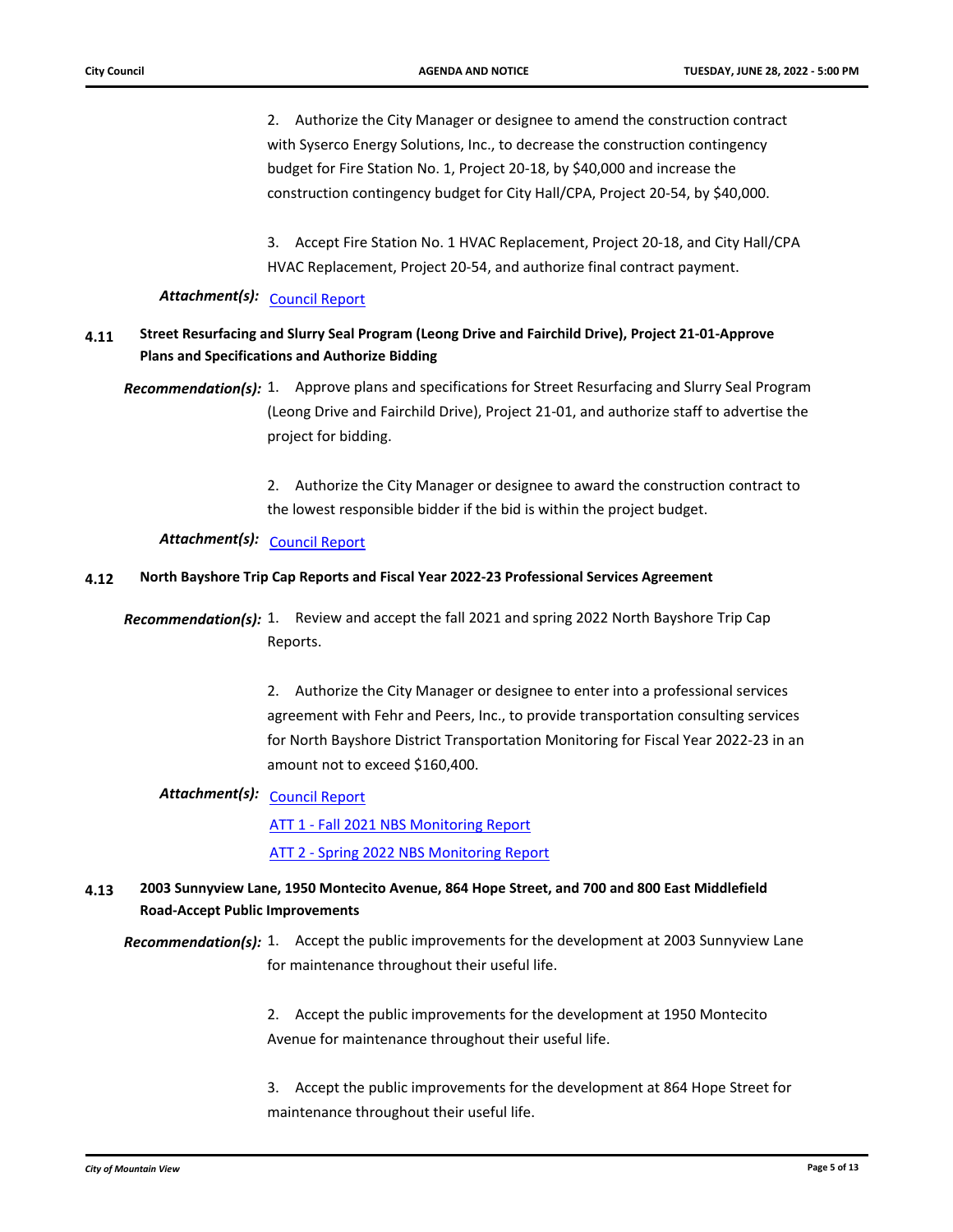4. Accept a portion of the public improvements for the development at 700 and 800 East Middlefield Road for maintenance throughout their useful life.

Attachment(s): [Council Report](http://mountainview.legistar.com/gateway.aspx?M=F&ID=85e88f8f-5651-4574-9115-b25b0700b29b.pdf)

### **4.14 [Newspaper Advertising Bid Award](http://mountainview.legistar.com/gateway.aspx?m=l&id=6549)**

Recommendation(s): Authorize the City Manager or designee to award the contract for legal advertising for Fiscal Year 2022-23 to the Daily Post as the lowest responsible bidder.

Attachment(s): [Council Report](http://mountainview.legistar.com/gateway.aspx?M=F&ID=1f70f0fd-6db3-449d-8584-e6e4356d091e.pdf)

### **4.15 [Approve the Acquisition of a Portion of Real Property at 711 Calderon Avenue \(APN 158-04-001\)](http://mountainview.legistar.com/gateway.aspx?m=l&id=6552)**

Recommendation(s): 1. Approve the acquisition of a portion of a property located at 711 Calderon Avenue (APN 158-04-001) owned by Juli Alis Whitman and Cary Thompson Weigle, Trustees of the Weigle Family Trust U/T/A, dated April 6, 1982, and Juli Alis Whitman and Cary Thompson Weigle, Trustees of the Weigle Marital Trust U/T/A, dated April 6, 1982.

> 2. Approve a midyear Capital Improvement Program project, Acquisition of 711 Calderon Avenue, and transfer and appropriate \$5.8 million from the Park Land Dedication Fund to the new project. (Five votes required)

3. Authorize the City Manager or designee to execute all documents and take all necessary actions related to the acquisition of a portion of property located at 711 Calderon Avenue (APN 158-04-001).

# Attachment(s): <u>[Council Report](http://mountainview.legistar.com/gateway.aspx?M=F&ID=b88d2c35-6094-47bb-bc8f-805bfef7ff82.pdf)</u>

### [ATT 1 - Park Land Fund Commitment](http://mountainview.legistar.com/gateway.aspx?M=F&ID=feb8092b-ebf1-4729-acdd-24138fcb190c.pdf)

### **4.16 [Sylvan Park Trellis Replacement and Sand Volleyball Court, Projects 21-47 and 21-46-Various Actions](http://mountainview.legistar.com/gateway.aspx?m=l&id=6553)**

Recommendation(s): 1. Transfer and appropriate \$795,000 from the Park Land Dedication Fund to the Sylvan Park Sand Volleyball Court, Project 21-46. (Five votes required)

> 2. Transfer and appropriate \$550,000 from Sylvan Park Trellis Replacement, Project 21-47, to Sand Volleyball Court at Sylvan Park, Project 21-46. (Five votes required)

3. Approve plans and specifications for Sylvan Park Trellis Replacement and Sand Volleyball Court, Projects 21-47 and 21-46, and authorize staff to advertise both projects for bid as a single construction package.

4. Authorize the City Manager or designee to award a construction contract to the lowest responsible bidder if the bid is within the combined budget of both projects.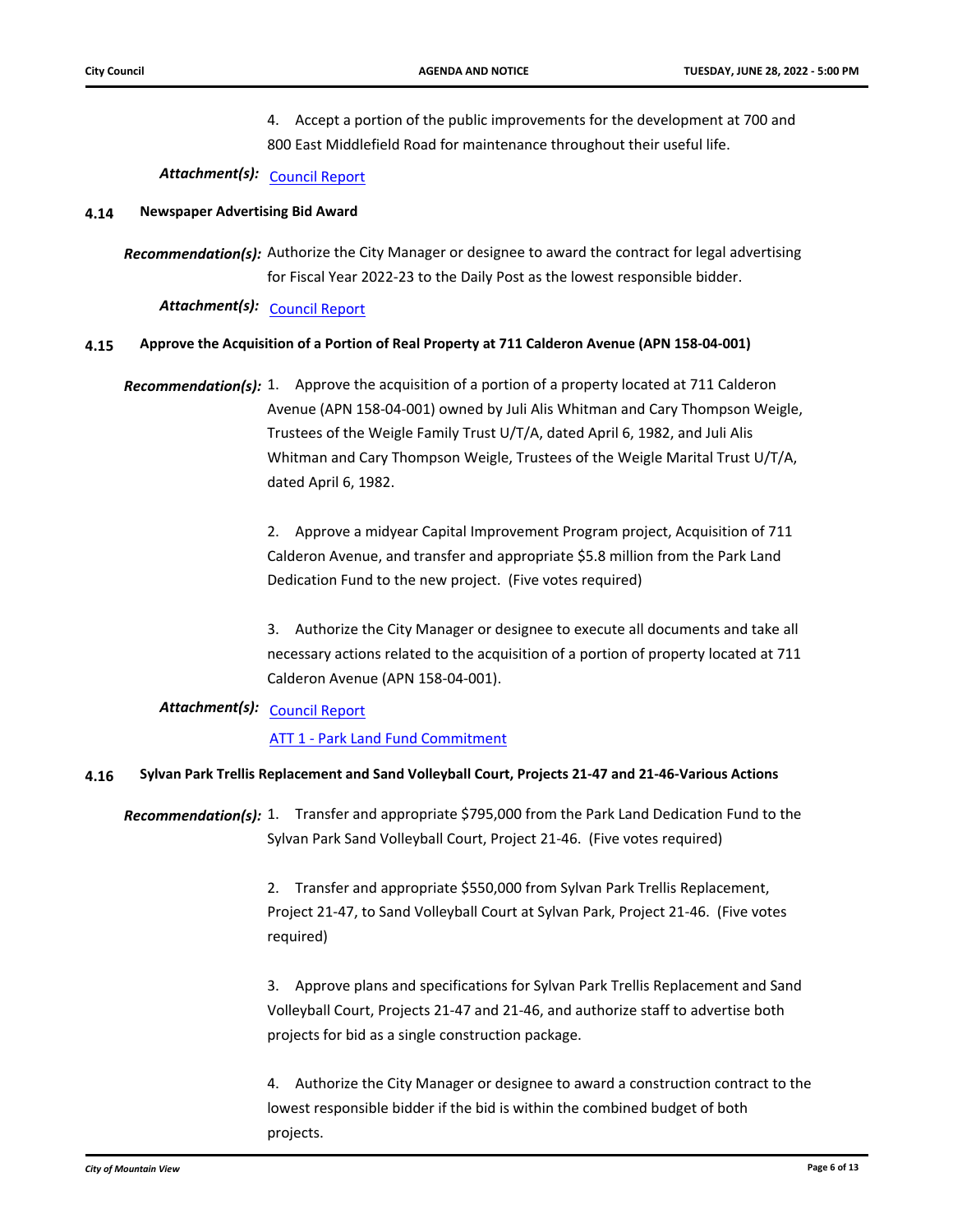# Attachment(s): <u>[Council Report](http://mountainview.legistar.com/gateway.aspx?M=F&ID=18fa3bb9-fd91-4d0d-84d0-407a20f745e1.pdf)</u>

[ATT 1 - Park Land Dedication Fund Project Commitment](http://mountainview.legistar.com/gateway.aspx?M=F&ID=67fa6fa4-e03b-4588-b16f-bf9d1e049c51.pdf)

#### **4.17 [Narrow Streets Sign Installation, Project 21-59-Accept Construction](http://mountainview.legistar.com/gateway.aspx?m=l&id=6556)**

Recommendation(s): Accept Narrow Streets Sign Installation, Project 21-59, and authorize the final contract payment.

Attachment(s): [Council Report](http://mountainview.legistar.com/gateway.aspx?M=F&ID=cff9a099-d6e7-4a9d-a4c8-0c0b916da2d3.pdf)

# **4.18 [Contracts for Outside Building Plan Checking, Inspection, and Consultant and Administrative](http://mountainview.legistar.com/gateway.aspx?m=l&id=6592)  Professional Services**

Recommendation(s): Authorize the City Manager or designee to execute contracts for outside building plan checking, inspection, and professional support services with CSG Consultants, Inc. (\$200,000), and Shums Coda Associates (\$910,000) for services to be rendered July 1, 2022 through June 30, 2023.

Attachment(s): [Council Report](http://mountainview.legistar.com/gateway.aspx?M=F&ID=f1611d5e-4152-4dc1-ba26-2a1681d2e578.pdf)

### **4.19 [Increase Appropriations in the Golf Course/Restaurant Fund](http://mountainview.legistar.com/gateway.aspx?m=l&id=6642)**

Recommendation(s): Authorize the City Manager or designee to increase appropriations in the Golf Course/Restaurant Fund (213), Community Services Department, up to the amount of actual revenue received over budgeted revenue in Fiscal Year 2021-22. (Five votes required)

Attachment(s): [Council Report](http://mountainview.legistar.com/gateway.aspx?M=F&ID=20f44193-c3e1-4f2b-9b1b-87eccaff3580.pdf)

#### **5. ORAL COMMUNICATIONS FROM THE PUBLIC ON NONAGENDIZED ITEMS**

This portion of the meeting is reserved for persons wishing to address the Council on any matter not on the agenda. Speakers are allowed to speak on any topic for up to three minutes during this section. If there appears to be a large number of speakers, speaking time may be reduced to no less than 1.5 minutes. State law prohibits the Council from acting on nonagenda items.

#### **6. NEW BUSINESS**

# **6.1 [Adopt Resolutions Governing Employee Compensation for All Bargaining Groups, Unrepresented](http://mountainview.legistar.com/gateway.aspx?m=l&id=6425)  Employees, and Hourly Employees**

Recommendation(s): 1. Adopt a Resolution of the City Council of the City of Mountain View Authorizing the City Manager or Designee to Amend the Memorandum of Understanding Between the EAGLES and the City for the Period of July 1, 2022 through June 30, 2024, and Revise the City's Salary Plan to Reflect These Compensation Changes, to be read in title only, further reading waived (Attachment 1 to the Council report).

> 2. Adopt a Resolution of the City Council of the City of Mountain View Authorizing the City Manager or Designee to Amend the Memorandum of Understanding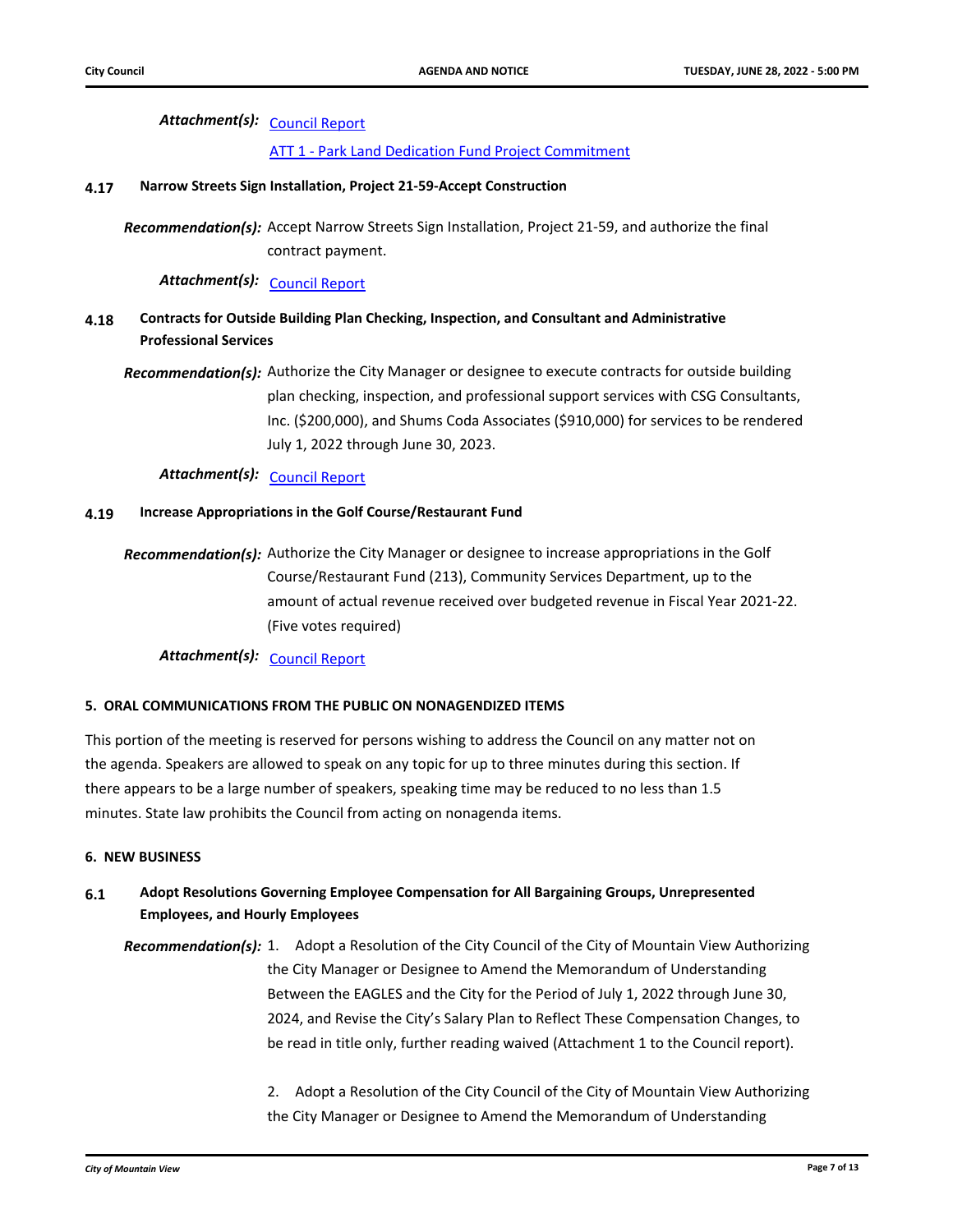Between the International Association of Firefighters, Local 1965, and the City for the Period of July 1, 2022 through June 30, 2024, and Revise the City's Salary Plan to Reflect These Compensation Changes, to be read in title only, further reading waived (Attachment 2 to the Council report).

3. Adopt a Resolution of the City Council of the City of Mountain View Authorizing the City Manager or Designee to Amend the Memorandum of Understanding Between the Mountain View Police Officers Association and the City for the Period of July 1, 2022 through June 30, 2024, and Revise the City's Salary Plan to Reflect These Compensation Changes, to be read in title only, further reading waived (Attachment 3 to the Council report).

4. Adopt a Resolution of the City Council of the City of Mountain View Authorizing the City Manager or Designee to Amend the Memorandum of Understanding Between the Service Employees International Union, Local 521, and the City for the Period of July 1, 2022 through June 30, 2024, and Revise the City's Salary Plan to Reflect These Compensation Changes, to be read in title only, further reading waived (Attachment 4 to the Council report).

5. Adopt a Resolution of the City Council of the City of Mountain View Authorizing the City Manager or Designee to Modify Compensation for Unrepresented Confidential Employees, Fire Managers, Police Managers, Department Heads, Council Appointees, and Hourly Employees for the Period of July 1, 2022 through June 30, 2024, and Revise the City's Salary Plan to Reflect These Compensation Changes, to be read in title only, further reading waived (Attachment 5 to the Council report).

# Attachment(s): <u>[Council Report](http://mountainview.legistar.com/gateway.aspx?M=F&ID=666f89fc-527e-4e65-bab9-da38a16b7f3e.pdf)</u>

[ATT 1 - Resolution](http://mountainview.legistar.com/gateway.aspx?M=F&ID=43a37771-be0f-4dbf-b25b-2c2bc5828931.pdf) [ATT 2 - Resolution](http://mountainview.legistar.com/gateway.aspx?M=F&ID=3cbc5f86-7ced-460e-957a-ab0c8ee71738.pdf) [ATT 3 - Resolution](http://mountainview.legistar.com/gateway.aspx?M=F&ID=88871c11-dfe0-4f61-b85d-5fc4fb5c1287.pdf) [ATT 4 - Resolution](http://mountainview.legistar.com/gateway.aspx?M=F&ID=6caec52a-f4b8-4411-ac93-761309ca041c.pdf) [ATT 5 - Resolution](http://mountainview.legistar.com/gateway.aspx?M=F&ID=ee548220-badf-48a9-9015-fd57197f874f.pdf)

### **7. PUBLIC HEARINGS**

# **7.1 [Mobile Home Rent Stabilization Ordinance-Amendment Related to Accord or Memorandum of](http://mountainview.legistar.com/gateway.aspx?m=l&id=6380)  Understanding Exemption**

Recommendation(s): Introduce an Ordinance of the City of Mountain View Amending the Mobile Home Rent Stabilization Ordinance (Chapter 46 of the Mountain View City Code) to Remove the Exemption for Mobile Home Spaces and Mobile Homes in a Mobile Home Park that Are Subject to an Approved Accord, to be read in title only, further reading waived, and set a second reading for September 13, 2022 (Attachment 1 to

*City of Mountain View* **Page 8 of 13**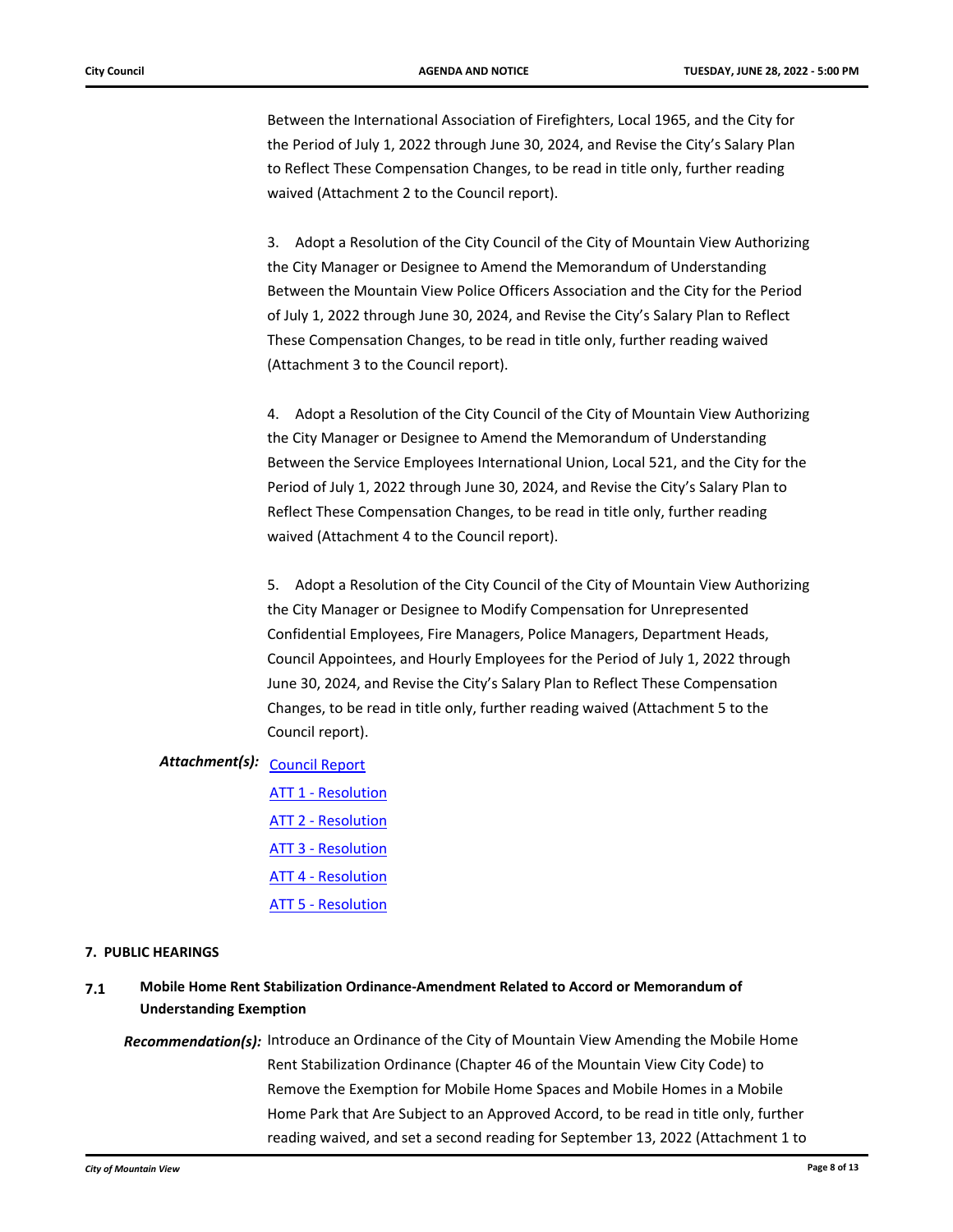the Council report).

Attachment(s): <u>[Council Report](http://mountainview.legistar.com/gateway.aspx?M=F&ID=08a1a294-5fa0-42fb-bc48-545295dabc97.pdf)</u>

[ATT 1 - Ordinance Amendment](http://mountainview.legistar.com/gateway.aspx?M=F&ID=4ffeb660-d395-4b81-942f-b7d12617fc27.pdf) [ATT 2 - Invitation Letter to Participate in MOU Stakeholder Process](http://mountainview.legistar.com/gateway.aspx?M=F&ID=db29c79f-e141-4fe3-a076-46ee279977aa.pdf) [ATT 3 - Sunset Estates Proposal](http://mountainview.legistar.com/gateway.aspx?M=F&ID=0909f75f-8532-4332-a502-1e6d196b0d5b.pdf) [ATT 4 - Sahara Village & Santiago Villa](http://mountainview.legistar.com/gateway.aspx?M=F&ID=80fb3507-5649-40de-b190-b2612a50e11d.pdf) [ATT 5 - Resident MOU Submittals](http://mountainview.legistar.com/gateway.aspx?M=F&ID=61a412b4-f634-41ec-8a3e-235a9f26fab9.pdf)

### **7.2 [Declaration of a Stage 2 Water Shortage Emergency Condition](http://mountainview.legistar.com/gateway.aspx?m=l&id=6440)**

Recommendation(s): Adopt a Resolution of the City Council of the City of Mountain View Declaring the Existence of a Stage 2 Water Shortage Emergency Condition and Directing Implementation of Stage 2 Water Demand Reduction Measures, to be read in title only, further reading waived (Attachment 1 to the Council report).

Attachment(s): <u>[Council Report](http://mountainview.legistar.com/gateway.aspx?M=F&ID=87aedff1-bb99-4be2-ae41-c4fb40cb3381.pdf)</u>

[ATT 1 - Resolution](http://mountainview.legistar.com/gateway.aspx?M=F&ID=c7509d8e-78ae-420b-bd01-70c8235a5226.pdf)

### **7.3 [Public Hearing on Recommended Trash/Recycling/Organics Rate Increase](http://mountainview.legistar.com/gateway.aspx?m=l&id=6589)**

Recommendation(s): Convene a public hearing to accept and consider public comments on the following recommended utility rate increase:

• Trash/Recycling/Organics: 6.0% effective July 1, 2022.

Attachment(s): <u>[Council Report](http://mountainview.legistar.com/gateway.aspx?M=F&ID=4cce4f9f-ec92-46fc-978f-064457d8e3ea.pdf)</u>

### [ATT 1 - FY 22-23 Notice of Public Hearing](http://mountainview.legistar.com/gateway.aspx?M=F&ID=81b718d0-46f8-498b-95ed-021a6407caa5.pdf)

# **7.4 [Adoption of Fiscal Year 2022-23 Budgets, Appropriations Limit, Fee Modifications, and Funding for](http://mountainview.legistar.com/gateway.aspx?m=l&id=6365)  Fiscal Year 2022-23 Capital Improvement Projects**

Recommendation(s): Convene a public hearing, accept public comment, and take the following actions necessary for the City of Mountain View, the Shoreline Regional Park Community, and the Mountain View Capital Improvement Financing Authority to adopt the Fiscal Year 2022-23 budgets, appropriations limit, fee modifications, and funding for the adopted Fiscal Year 2022-23 Capital Improvement Projects.

City of Mountain View Actions:

1. Adopt a Resolution of the City Council of the City of Mountain View Adopting the Fiscal Year 2022-23 City Budget and Appropriations for the Adopted Fiscal Year 2022-23 Capital Improvement Projects, Including Amendments to Existing Projects, but Excluding the Shoreline Regional Park Community, to be read in title only, further reading waived (Attachment 1 to the Council report).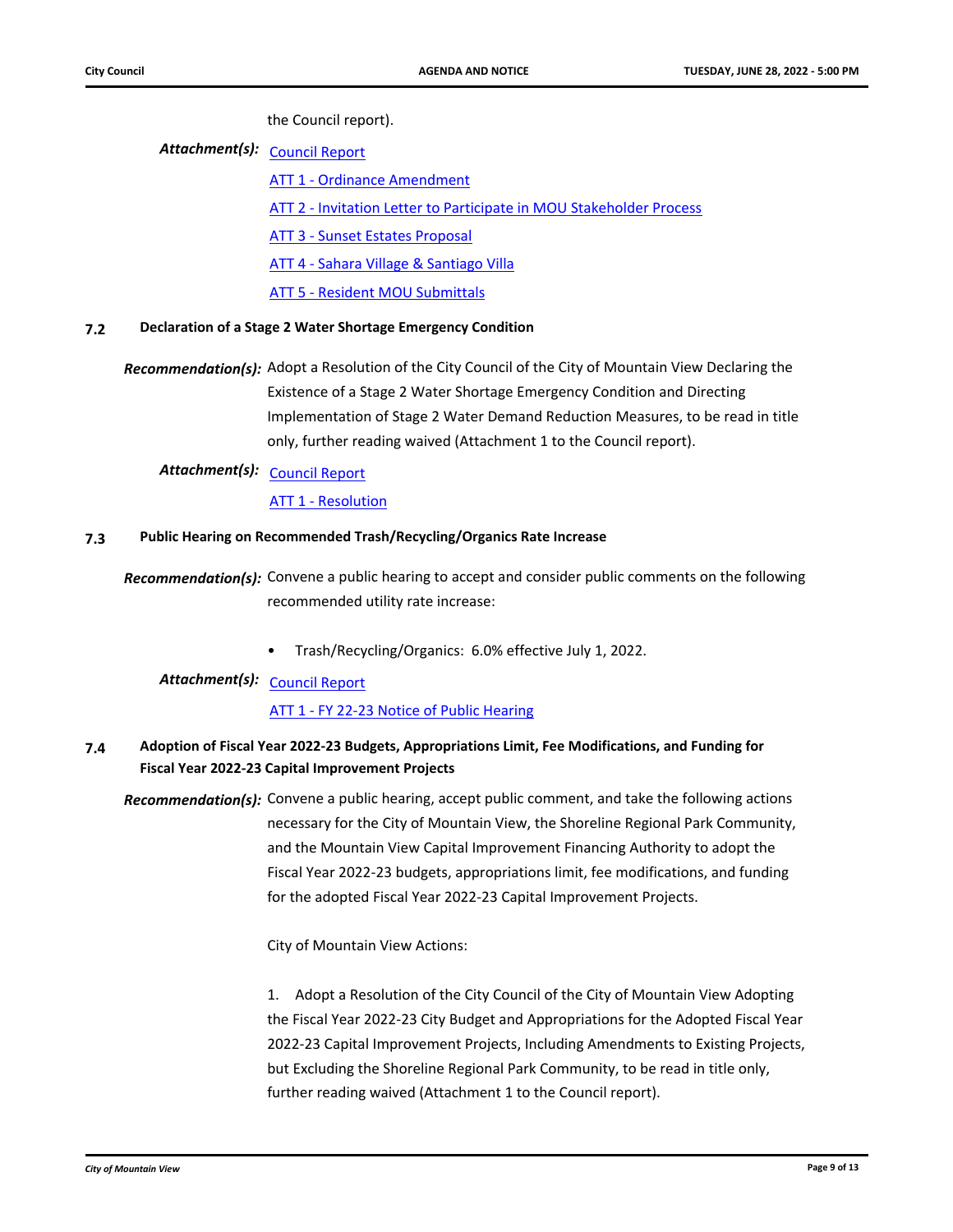2. Adopt a Resolution of the City Council of the City of Mountain View Adopting the Fiscal Year 2022-23 Appropriations Limit, to be read in title only, further reading waived (Attachment 2 to the Council report).

3. Adopt a Resolution of the City Council of the City of Mountain View Amending the City of Mountain View Master Fee Schedule, to be read in title only, further reading waived (Attachment 3 to the Council report).

4. Commit \$3,850,000 of Park Land Dedication Funds to the adopted Fiscal Year 2022-23 Capital Projects, including amendments to existing projects (Attachment 4 to the Council report).

5. Adopt a Resolution of the City Council of the City of Mountain View Authorizing the City Manager or Designee to Amend the Classification and Salary Plans for Regular and Hourly Employees for Fiscal Year 2022-23, to be read in title only, further reading waived (Attachment 5 to the Council report).

Mountain View Shoreline Regional Park Community Actions:

6. Adopt a Resolution of the Mountain View Shoreline Regional Park Community Adopting the Fiscal Year 2022-23 Shoreline Regional Park Community Budget and Appropriations for the Adopted Fiscal Year 2022-23 Capital Improvement Projects for the Shoreline Regional Park Community, Including Amendments to Existing Projects, to be read in title only, further reading waived (Attachment 6 to the Council report).

City of Mountain View Capital Improvements Financing Authority Action:

7. Adopt a Resolution of the Mountain View Capital Improvements Financing Authority Adopting the Fiscal Year 2022-23 Budget for Debt Service Payments, to be read in title only, further reading waived (Attachment 7 to the Council report).

# Attachment(s): <u>[Council Report](http://mountainview.legistar.com/gateway.aspx?M=F&ID=c0d47609-068c-4fc1-98ff-84f844d0fe0b.pdf)</u>

[ATT 1 - Resolution-FY22-23 City Budget and Capital Project Funding](http://mountainview.legistar.com/gateway.aspx?M=F&ID=cc6fc631-5f40-4553-9808-fd6db9faff09.pdf)

- [ATT 2 Resolution-FY22-23 Appropriations Limit](http://mountainview.legistar.com/gateway.aspx?M=F&ID=7f5aa319-5a8c-428d-910a-b7edb40faa79.pdf)
- [ATT 3 Resolution-Amending Master Fee Schedule](http://mountainview.legistar.com/gateway.aspx?M=F&ID=8b8f4bf0-de30-4c91-b9e0-179fae2c811f.pdf)
- [ATT 4 Park Land Dedication Fee Commitments](http://mountainview.legistar.com/gateway.aspx?M=F&ID=376f6cd8-078c-48e3-9bd5-9f8765664ea9.pdf)
- [ATT 5 Amend the FY22-23 Classification & Salary Plan](http://mountainview.legistar.com/gateway.aspx?M=F&ID=825a7d3c-db1c-440d-9ed5-79ecb0ff1557.pdf)
- [ATT 6 Resolution-FY22-23 SRPC Budget](http://mountainview.legistar.com/gateway.aspx?M=F&ID=e769d8ca-f25f-4bc6-b1fd-28a9b40dde36.pdf)
- [ATT 7 Resolution-FY22-23 Budget for MVCIFA Debt Service Pmts](http://mountainview.legistar.com/gateway.aspx?M=F&ID=b90de56b-a2c7-4e5c-8066-49dfe13c2301.pdf)
- [ATT 8 June 14, 2022 Public Hearing for FY22-23 Rec. Budget](https://mountainview.legistar.com/LegislationDetail.aspx?ID=5689019&GUID=3740F606-0FB1-40EC-8CC2-7FEB3BE58858&Options=&Search=)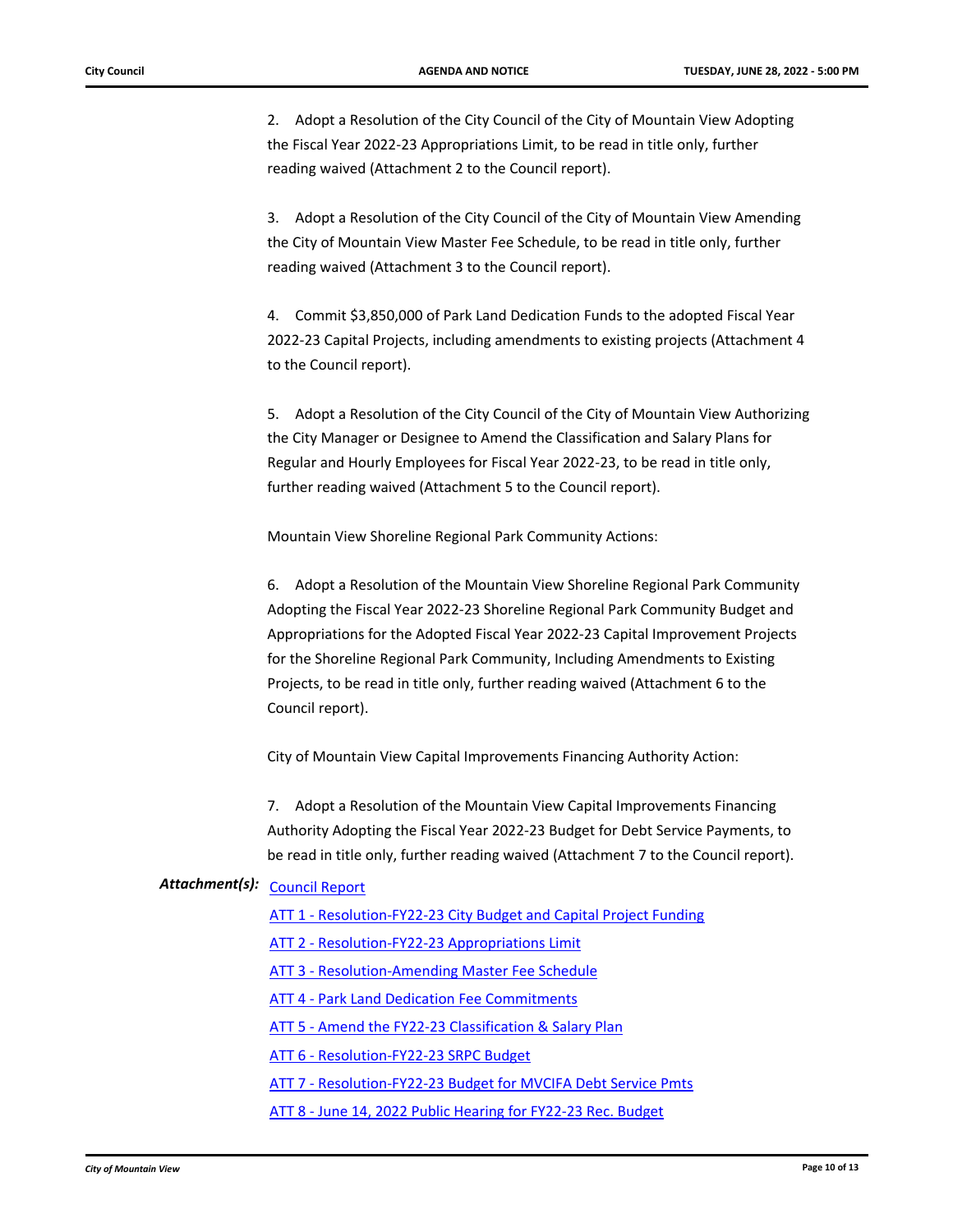# **8. COUNCIL, STAFF/COMMITTEE REPORTS**

No action will be taken on any questions raised by the Council at this time.

### **9. CLOSED SESSION REPORT**

**10. ADJOURNMENT**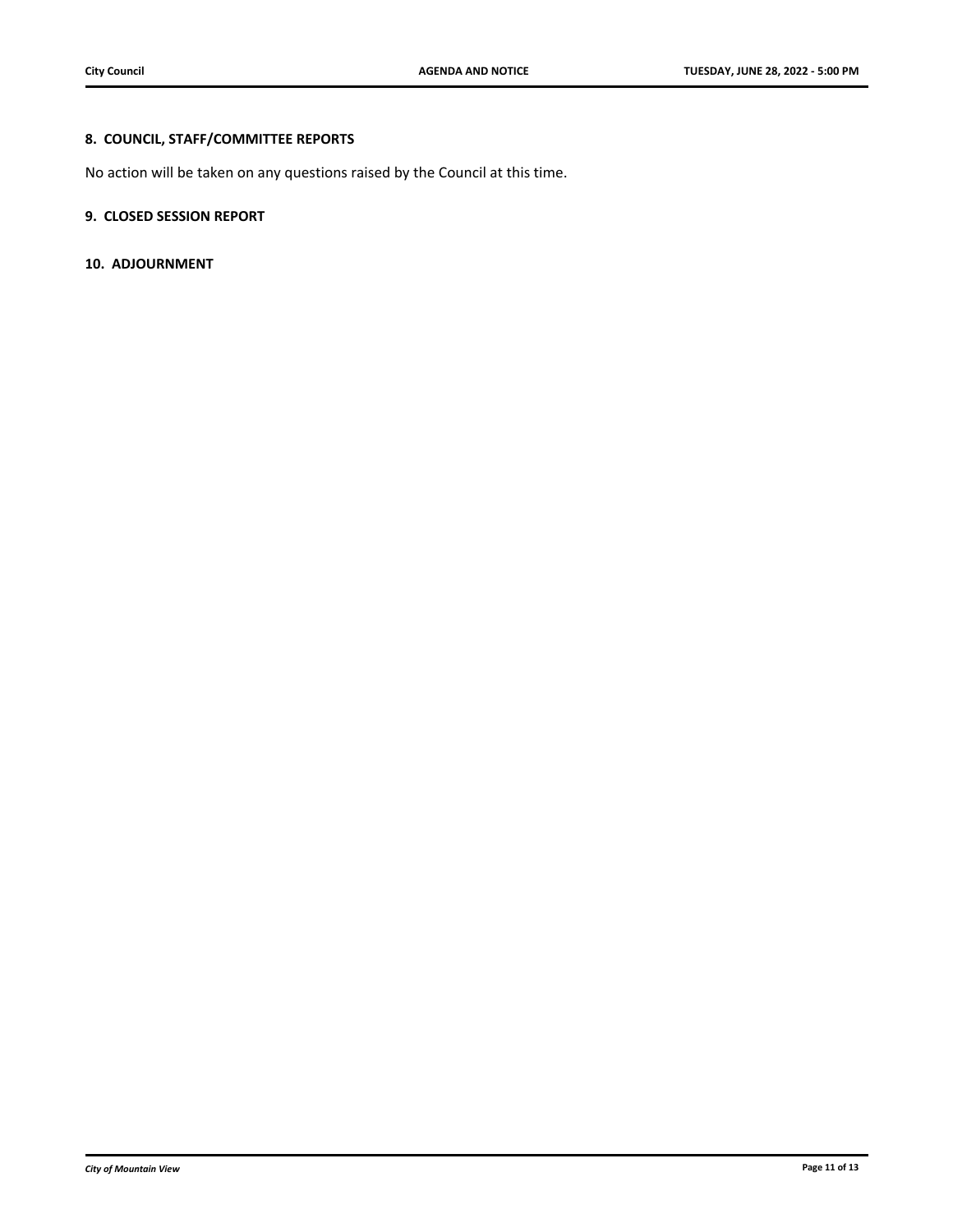#### NOTICE TO THE PUBLIC:

There is a 90-day limit for the filing of a challenge in Superior Court to certain City administrative decisions and orders which require a hearing by law, the receipt of evidence and the exercise of discretion. The 90-day limit begins on the date the decision is final (Code of Civil Procedure Section 1094.6). Further, if you challenge an action taken by the City Council in court, you may be limited, by California law, including but not limited to Government Code Section 65009, to raising only those issues you or someone else raised in the public hearing, or in written correspondence delivered to the City Council prior to or at the public hearing. The City Council may be requested to reconsider a decision if the request is made prior to the next City Council meeting.

The agenda and staff reports may be viewed at the Mountain View Library, 585 Franklin Street, beginning the Thursday evening before each meeting and at the City Clerk's Office, 500 Castro Street, Third Floor, beginning Friday morning prior to Tuesday City Council meetings. Agenda materials may also be viewed online at mountainview.legistar.com.

Any writings or documents provided to a majority of the City Council regarding any item on this agenda will be made available for public inspection in the City Clerk's Office during normal business hours and at the Council Chambers at City Hall, 2nd Floor, during the meeting.

City Council meetings are broadcast live on Comcast Channel 26 and replayed on Thursday at 6:30 p.m., Saturday at 10:00 a.m., and Sunday at 5:00 p.m. In addition, Council meetings are webcast live and archived at mountainview.legistar.com.

The Council may consider and act on items listed on the agenda in any order and thus those interested in an item listed on the agenda are advised to be present throughout the meeting. The reading of the full text of ordinances and resolutions will be waived unless a Councilmember requests otherwise. Per Council Policy A-13, no new items of business will begin after 10:00 p.m. unless an exception is made by vote of the Council.

Pursuant to the Americans with Disabilities Act (ADA), if you need special assistance in this meeting, please contact the City Clerk's Office at (650) 903-6399. Notification of 48 hours prior to the meeting will enable the City to make reasonable arrangements to ensure accessibility to this meeting. (28 CFR 35.160 (b) (1))

#### ADDRESSING THE COUNCIL:

Anyone wishing to address the Council is requested to fill out a blue speaker card and deposit it with the City Clerk to ensure that your name is accurately recorded in the minutes.

Pursuant to Council Policy A-13, an individual speaker shall have up to 3 minutes to address the Council. For any agenda item or for Oral Communications on nonagenda items, if there appears to be a large number of speakers, the Mayor may reduce speaking time to no less than 1.5 minutes per speaker unless there is an objection from Council by majority vote.

If requested in advance of the public input portion of the agenda item to the Mayor or City Clerk, a speaker who represents five or more members of the public in attendance who complete cards but elect not to speak may have up to 10 minutes to address the Council, if the Mayor determines that such extension will reduce the total number of speakers who planned to speak.

An applicant and/or appellant for a zone change, precise plan or quasi-judicial hearing or appeal to the Council shall have up to 10 minutes to address the Council and, with the consent of the Council, two minutes of rebuttal at the conclusion of all public speakers.

Pursuant to City Council Code of Conduct Chapter 6, no person who addresses the Council shall make any belligerent, personal, slanderous, threatening or abusive remark, statement, or commentary toward the Council, staff or other individuals in a manner which disrupts, disturbs, or otherwise impedes the orderly conduct of the Council meeting, nor shall any person engage in any disorderly conduct which disrupts or impedes the orderly conduct of the meeting. Any violation of this rule shall be grounds for terminating the speaker's comment period. Continued inappropriate behavior or comments, after having been directed to discontinue, shall be grounds for removal from the meeting.

Pursuant to Government Code Section 54954.3(b)(1), at least twice the allotted speaking time will be provided to a member of the public who utilizes a translator.

To request Russian, Spanish or Chinese interpretation, please contact the City Clerk's office by 5:00 p.m. at least two business days prior to the day of the scheduled Council meeting by phone at (650) 903-6399 or by email at city.clerk@mountainview.gov.